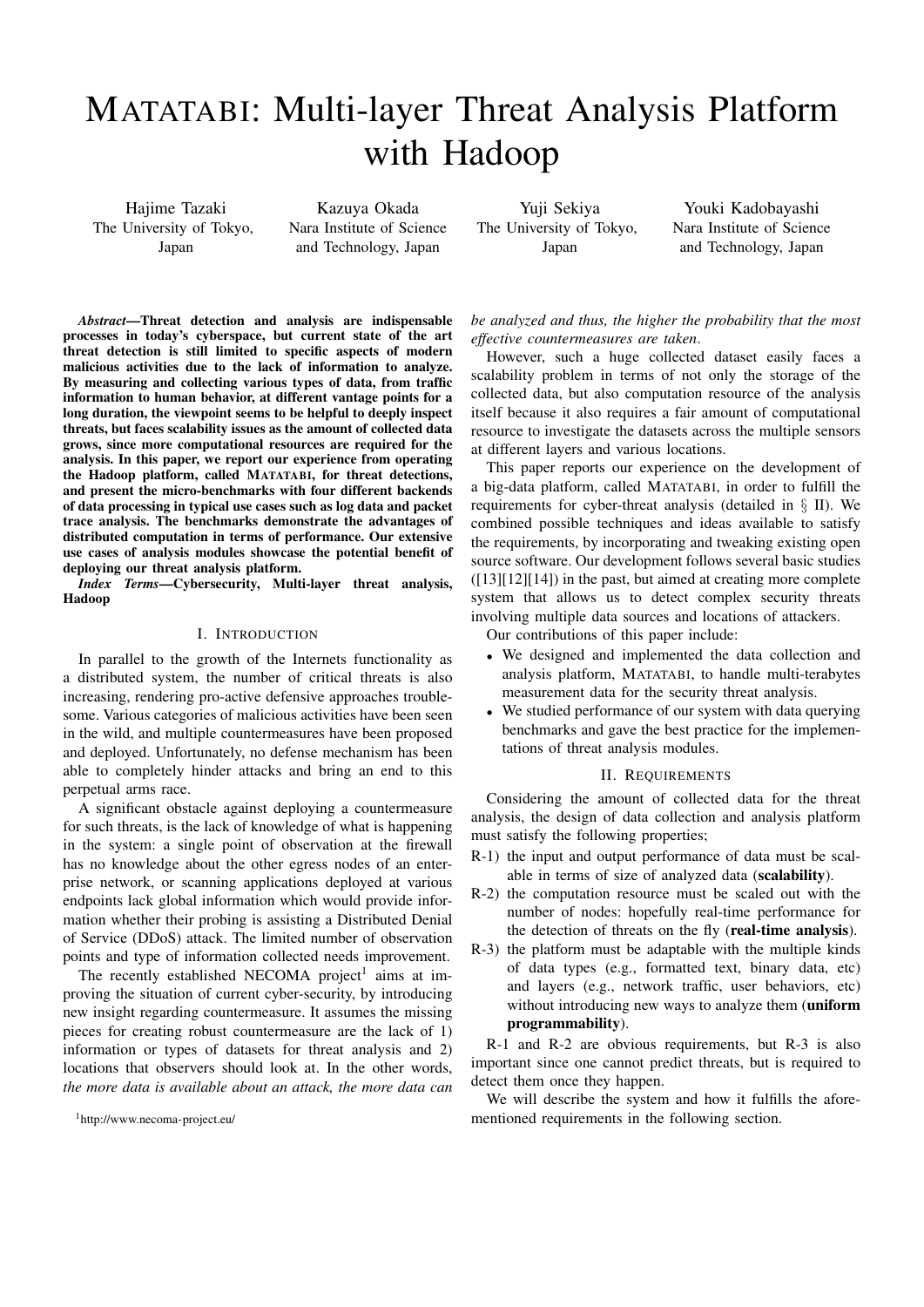

Fig. 1. Overview of MATATABI. Based on the Hadoop platform, we integrated the data storage with import modules, analysis scripts, and an application programing interface in a single platform.

# III. DESIGN OF MATATABI PLATFORM

This section presents the design of our platform, so called MATATABI that serves data collection and analysis for the threat detection in order to fulfill the requirements described in § II. Figure I depicts the overview of our implemented platform, which consists of three key components; 1) data storage in a distributed environment, 2) data import modules, 3) analysis modules, and 4) Application Programming Interface (API) with the help of Apache Hadoop [1] software<sup>2</sup>.

#### *A. Data Storage and Base Software*

The data storage component relies on the Hadoop Distributed File System (HDFS) to locate and access data in a distributed environment so that applications are agnostic to access the data where they are running on. We employed totally nine cluster nodes in total (Table I) distributed across several Japanese universities.

On top of served distributed file system, various data access utilities such as Hive [2] (SQL liked interface), Presto-db [5] (distributed query engine), and language bindings (Thrift [3], Rhadoop [6]) are employed in order to create analysis modules (§ III-C). These varieties of utilities are helpful not only for its friendliness to Hadoop environment, but also we can reuse existing analysis implementations used at stand-alone environments without reimplementing a lot. Furthermore, SQL like interface provided by Hive or Presto-db is useful to analyze multiple layers of data sources with simple query statements.

# *B. Data Import Module*

The data import module basically works for copying various kinds of collected data into HDFS so that the analysis module implemented by the Map-Reduce framework can access directly. It will benefit *locality* during data reading process, as it is arranged by Hadoop automatically.

TABLE I EQUIPMENTS OF HADOOP CLUSTER.

| Storage  |
|----------|
| $1.9$ TB |
| 52GB     |
| $77$ GB  |
| $77$ GB  |
| 253GB    |
| $1.9$ TB |
| 6.6TB    |
| 6.6TB    |
| $6.6$ TB |
|          |

Table II describes the list of data import modules which we have used at the present moment. Some of them are converted to Hive-oriented table, others are stored as-is (binary data).

For the data access via Hive, Hive Serializer/Deserializer (SerDe) is used to read and write HDFS data with a custom format. It allows us to reduce the cost of implementing a data import module. We slightly modified RIPE pcap SerDe [4] for the data stored in pcap format.

Figure 2 is an example of a Hive database schema, which represents a custom format definition of pcap file containing DNS packets. With PcapDeserializer of the RIPE module, pcap files can be queried with an SQL-like language.

## *C. Analysis Module*

The analysis module works on top of data store which provides high computation resource with flexible data access interface. Unlike ordinary applications for threat analysis running on a standalone machine, the module will benefit from the distributed computations by Map-Reduce or distributed query engine of Presto-db.

An example of the process of our implemented analysis module, and the corresponding queries to the Hive/Presto-db can be seen in figure 3: 1) to look for events in collected datasets which contain suspicious indications of threat, 2) find the behavior of the indications into another dataset to identify

<sup>2</sup>At the moment, we used Apache Hadoop 2.2.0 version.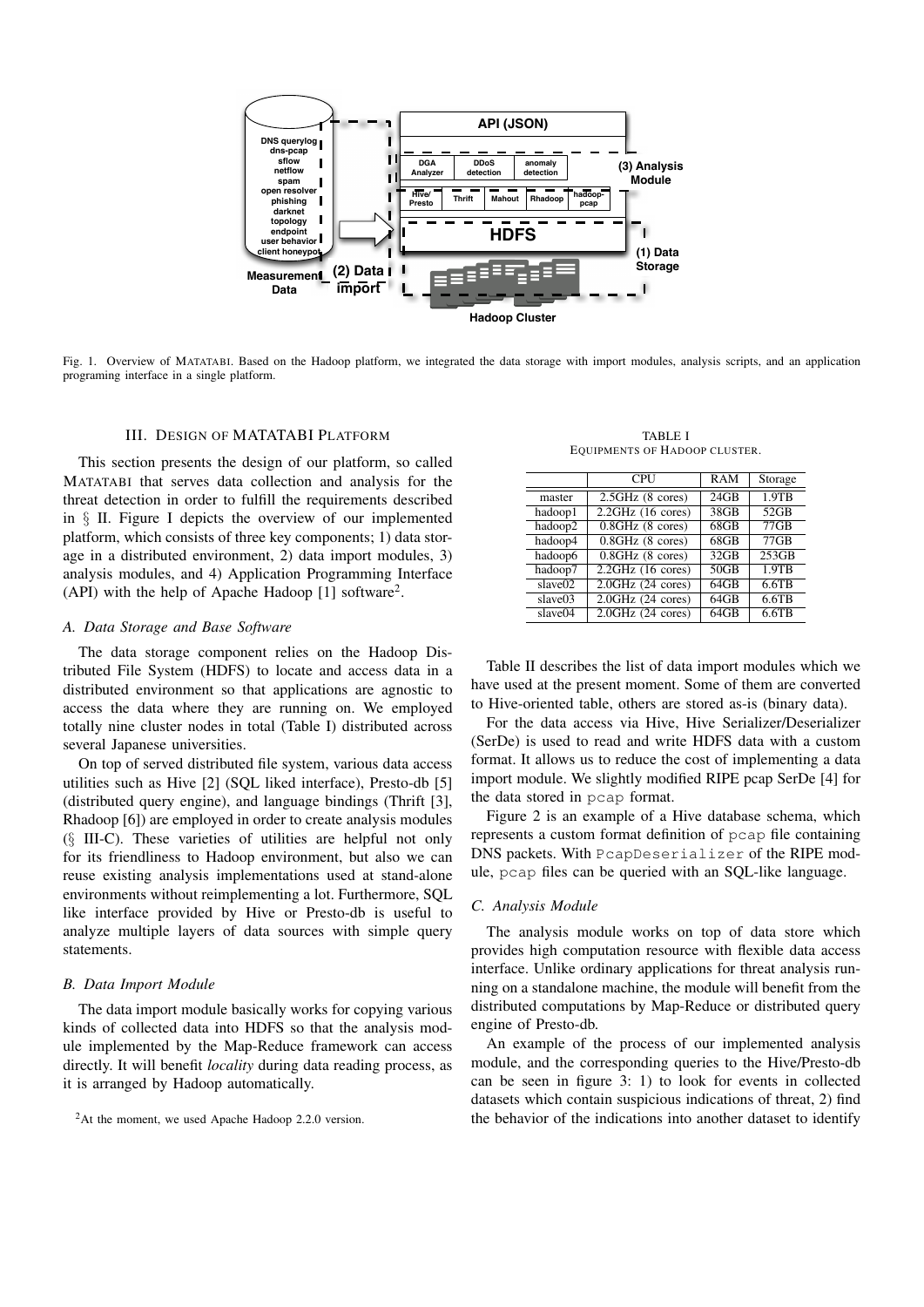TABLE II DATA CONVERSION INTO HDFS.

|                | format      | parser                    | data size (per day) | remark                   |
|----------------|-------------|---------------------------|---------------------|--------------------------|
| DNS peap       | $as-is$     | PcapDeserializer (hadoop- | 5GB                 | date/node partitioned    |
|                |             | pcap [4]                  |                     |                          |
| <b>Netflow</b> | <b>CSV</b>  | <b>CSV</b>                | 1.2GB               | nfdump, Izo compress,    |
|                |             |                           |                     | date/node partitioned    |
| sFlow          | <b>CSV</b>  | <b>CSV</b>                | 4.1GB               | sflowtool, lzo compress, |
|                |             |                           |                     | date/node partitioned    |
| DNS querylog   | ssy (bind9) | SSV                       | .5G                 | date/node partitioned    |
| SPAM email     | <b>SSV</b>  |                           | 4.5MB               | date/MUA partitioned     |



Fig. 2. Example Hive table scheme for pcap data.

```
1) select * from dns_pcaps where regexp_like \
   (dns_question, '[a-z0-9]{32,48}');
  select * from netflow where srcip='192.168.10.1';
3) select time,client_fqdn from suspicious_flow ;
```


correlations among multiple data sources (where 192.168.10.1 is the IP address that first query detects it as suspicious host), and 3) extract some attributes from the indications and store into a blacklist.

# *D. MATATAPI: API for MATATABI*

The analytical results obtained from our platform are valuable not only for our own purpose, but also the others who try to detect threats from their analysis. Multi-dimensional analysis using different datasets at the different physical or logical space will help early threat detection: if indication of threats were detected in advance and propagated these information to others, one can countermeasure against such threats.

```
def Query (time_min, time_max):
   headers = {
   'context-type': 'text/plain',
   'x-presto-user': 'presto',
'x-presto-catalog': 'hive',
   'x-presto-schema': 'default'
   }
   url='http://master:8080/v1/statement'
   data = "select dga_domain from zeus_dga_result
where dt >= '%s' AND dt <= '%s'"
             % (time_min, time_max)
   request = urllib2.\nRequest (url, data, headers)return json.loads (urllib2.urlopen(request).read())
```
 $\sqrt{2\pi i}$ 



 $\qquad \qquad$ 

✒ ✑  $\sim$   $\sim$   $\sim$   $\sim$   $\sim$   $\sim$ For that purpose, we designed MATATAPI, an application programing interface (API) for MATATABI, in order to provide an interface for accessing analytical results. Our design is a simple wrapper for the existing Presto REST API, which is available by Presto-db and generates JavaScript Object Notation (JSON) objects for a certain request through the API. All we need to provide an API is 1) to create a Hive (or Prestodb) table, and 2) to write a bridge program from client requests to Presto REST API.

 $\sim$  ht Figure 4 represents an example of the bridge program written in python, where it bridges requests received via http transport and runs as a CGI program on a web server.

## IV. MICRO-BENCHMARKS

In order to assess the performance of the data processing of use cases that are typical to threat analysis, we conducted micro-benchmarks in this section. The objectives of this benchmark are:

- to observe the scalability for the amount of data (data) size), and
- to present a best practice for implementing the analysis module.

# *A. Regular Expression Match on Plain Text Files*

The first benchmark shows the response time for data query when the amount of data scanned for the queries increases. Since the data collected for the analysis increases day by day and is easy to fill up the storage, it is important to understand how much data we can process in order not to degrade the performance of analysis.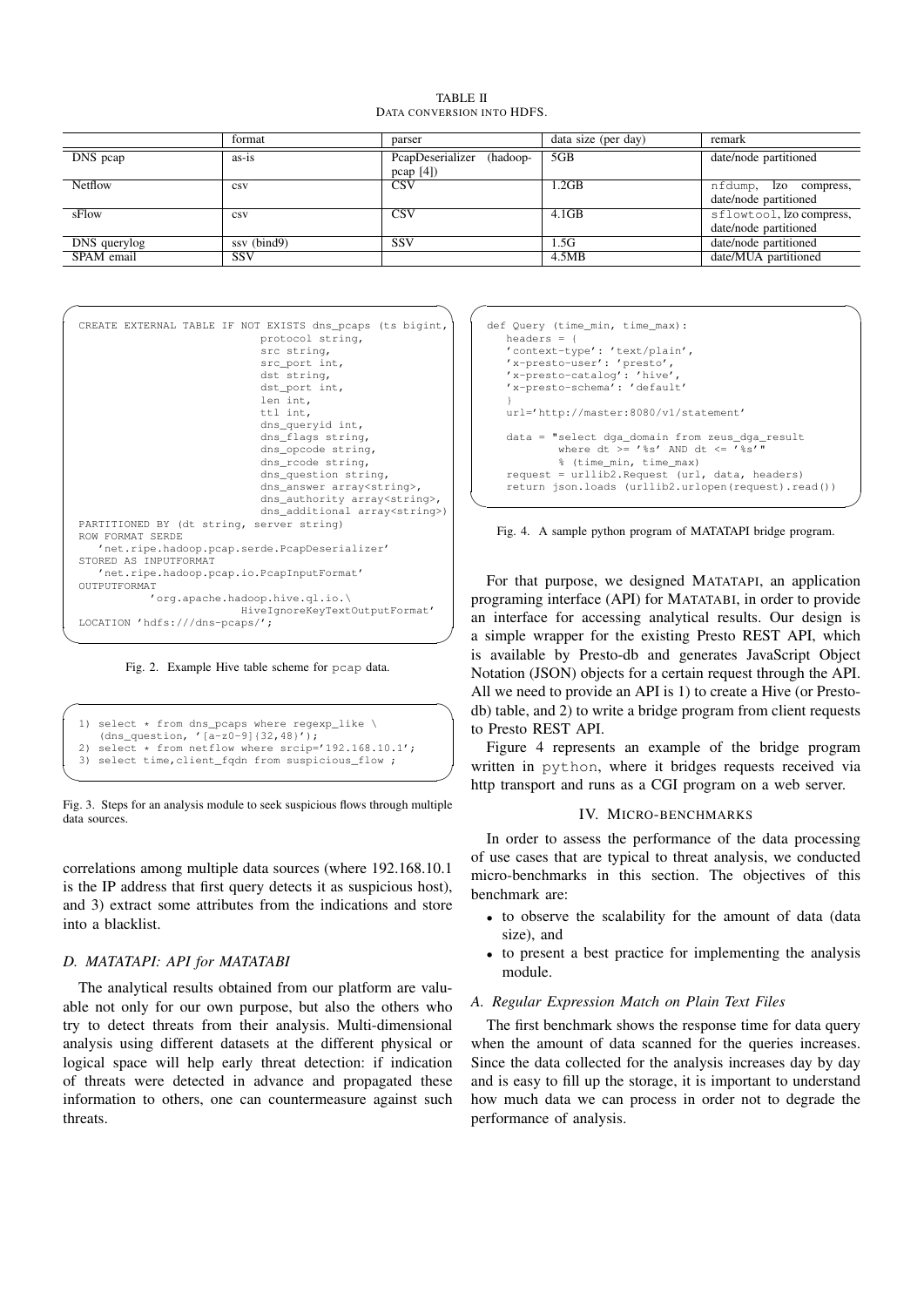

Fig. 5. Performance parsing on plain text data (DNS query log).



Fig. 6. Regular expression of a DGAed domain name.

To measure the performance, we setup scripts that conduct a simple query to pick events from the data sources. The scripts we used are 1) grep command-based shell script without Hadoop (shell-grep), 2) Hive query language, 3) Prestodb SQL, and 4) python script of Hadoop streaming. All the scripts parse and look for strings using a regular expression shown in figure 6, which represents the Domain Generation Algorithm (DGA) for ZeuS Bot [17]), and then print the results to the console screen.

As a target data for this benchmark, we used a) formatted text based log files which contain  $bind9<sup>3</sup>$  querylog, and b) pcap files which contain DNS traffic.

We ran the scripts on our Hadoop cluster described in Table I (except 1) shell-grep script, which uses a single node, master, with local storage) and measured the execution time of each script.

Figure 5 represents the result of response time of each script as a function of data size (i.e., we changed the number of date to be parsed) with the 95% confidence interval computed for 3 replications of script execution.

The performance of single node data queries present a slower response time, while distributed computation by Hive and Presto-db gives faster response (40% faster in the best case), when the size of data parsed increased. Note that although our hadoop streaming script dispatched query jobs into distributed node, we did not see much performance gain. This may be due to an implementation matter of the streaming script that we used, but it is possible to achieve such a performance with a simple mapper/reducer implementation for the hadoop streaming.



Fig. 7. Performance parsing on binary data (pcap file).

# *B. Regular Expression Match on pcap Files*

Figure 7 represents another benchmark using different datasets, pcap files contain DNS traffic, in the same environment. In this benchmark we have completed only one iteration of the benchmark due to time constraints.

Unlike the performance on queries to plain text files shown in figure 5, the shell-grep performance is worse: the response time was 21 times slower in the worst case than the one of Presto-db. This is possible considering heavy tasks in each filtering process: extracting gzip compressed data of original pcap files, decoding packet data from pcap format by tshark command, and regular expression matching by grep command. On the other hand, other scripts using hadoop infrastructure employs RIPE hadoop-pcap library which effectively dispatches reading files and string matching operation into distributed nodes, resulted in a high performance gain compared to the shell-grep implementation. Note that the RIPE hadoop-pcap library also stores the raw pcap data into HDFS, and then decompresses and decodes the file when data query is issued so, the both response times of shell-grep and others involve same procedure.

Presto-db achieves almost the best result among the four different scripts, with a low implementation cost for the data parsing script. If an analysis is based on simply looking up events on a Hive table, Presto-db is the best possible choice for a data store.

## *C. Processing Multiple Datasets*

The last benchmark is a performance measurement on querying multiple datasets at the same time to analyze common interests between different datasets. This is an interesting feature of multi-layer threat analysis: if a dataset contains interests of threat, the other dataset may give the behavior of malicious activities more deeply.

In this benchmark, we used a query across the two Hive tables, Netflow records (i.e. netflow) and suspicious ZeuS DGA domain name list (i.e. zeus dga result), as depicted in figure 8. The query tries to find traffic flows that communicates

<sup>3</sup>https://www.isc.org/downloads/bind/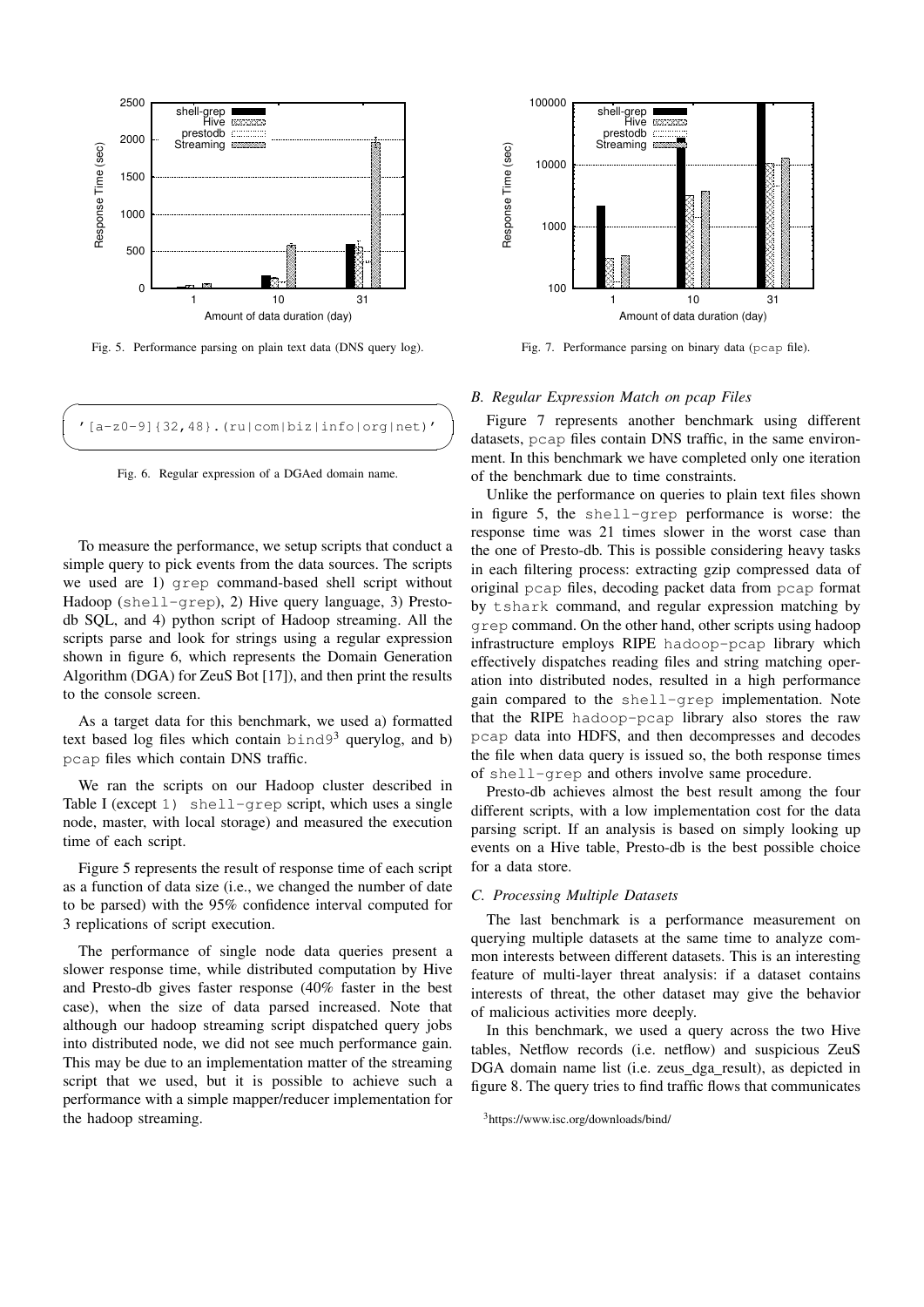with the Command and Control (C&C) server detected by a DNS traffic scan using JOIN operation of Hive and Presto-db. The netflow table for one-month traffic has about 757,144,720 records while the zeus dga result table has 2,171 records. Since the size of the netflow table is relatively big and a query takes a long time for the JOIN operations, we carefully looked at three different file formats available for the Hive table, which are TextFile, SequenceFile, and RCFile (Record Columnar File) [9], and observed the variance of response time.

```
SELECT netflow.* FROM netflow
   JOIN zeus_dga_result ON (zeus_dga_result.c2c_sv =
   netflow.sa AND zeus_dga_result.dt=netflow.dt);
```
Fig. 8. Steps for an analysis module to seek suspicious flows through multiple data sources.

Figure 9 represents the execution time of the query by Hive and Presto-db as a function of the amount of data processed (i.e., days), along with the standard deviation computed for five replications. We measured three different types of file structure (i.e., TextFile, SequenceFile, RCFile) stored in HDFS.

When we used TextFile for the data structure, we did not have a benefit in performance since the structure is not able to correctly split the job processing across multiple nodes, resulting in a small number nodes executing the query. On the other hand, SequenceFile and RCFile are well designed for splitting jobs under MapReduce environment or Presto-db distributed SQL engine, and the performance improves.

Note that while Presto-db outperforms Hive with regular expression matching as shown in previous sections, the result is almost opposite with JOIN operation: Presto-db only outperforms one-day data with SequenceFile and RCFile structure.

# V. USE CASES

In this section, we present several use cases of MATATABI as a threat analysis platform with huge amount of data.

#### *A. Implemented Analysis Modules*

#### ZeuS DGA detector

The first case is the detection of compromised hosts by the ZeuS botnet in an enterprise network by scanning DNS queries with a particular pattern of domain names as used in § IV-A. This module detects compromised hosts of ZeuS bot in a managed network, where a host queries suspicious domain names, based on the Domain Generation Algorithm (DGA), is considered a potential compromised host. In the case of proxied query via a DNS forwarder, we looked at traffic information filtered by the IP address of DNS answer records to identify the client IP address.

## NTP amplifier detector

This module searches for Network Time Protocol (NTP)



**Solution** and the set of the set of the set of the set of the set of the set of the set of the set of the set of the set of the set of the set of the set of the set of the set of the set of the set of the set of the set o Fig. 9. Performance of SQL JOIN queries on various internal formats of Hive.

servers sending traffic with a particular packet size corresponding to a well-known NTP-amplification attack [18]. It reports the IP addresses of NTP amplifiers, and the IP address and Autonomous System (AS) number of targeted victims.

An additional module for the detector extracts NTP flows at the backbone sampling traffic (i.e., sFlow records) and lists the top ten NTP flows within a given time period.

# Anomalous heavy-hitter detector

By using simple statistical tests, this modules detects IP addresses sending or receiving an abnormally high number of packets or bytes, for example, caused by DoS attacks.

# Phishing likelihood calculator

This module is an implementation of a previously proposed system [15], which provides a binary detection whether a given URL points to a phishing site or not. The module consists of dataset preparation by crawling contents on preknown phishing sites provided by PhishTank<sup>4</sup>, analyzed by machine learning method with the help of Mahout. The dataset is updated every day since phishing sites changes frequently.

# DNS amplification detector

The module tries to detect anomalous DNS traffic, causing amplification attack which fills the link capacity and makes denial of services. It looks at two different datasets, backbone sFlow traffic records and a list of open DNS resolver servers [19], and ranks top 10 speakers of DNS flow which communicates with open resolvers in sFlow datasets.

# UDP fragmentation

As realizing an additional way for cache poisoning attack on DNS server based on IP fragmented packets [10], we started to observe how much traffic employed fragmented packets in the backbone traffic. The script simply extracts a record from sFlow dataset and implements a counter-based detection approach.

## DNS anomaly detection

This module tries to detect anomalies of DNS response packets by adapting a machine learning method. Various statistical features such as IP addresses, the country code of DNS server,

<sup>4</sup>http://www.phishtank.com/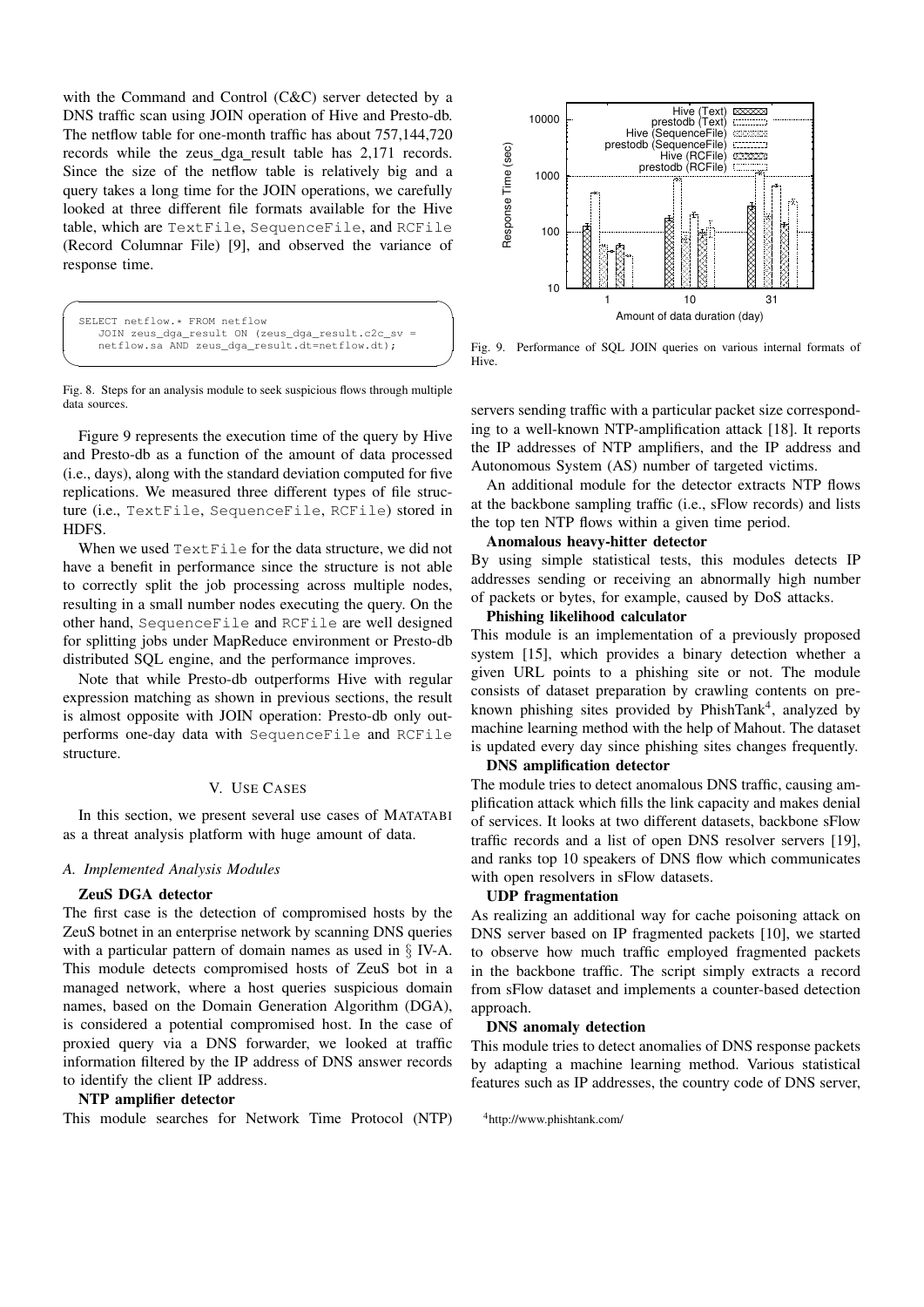| Name                                | datasets                         |        | $LoC$ (#lines) | remark                             |
|-------------------------------------|----------------------------------|--------|----------------|------------------------------------|
| ZeuS DGA detector                   | DNS peap, netflow                | daily  | 25             | hadoop-pcap                        |
| UDP fragmentation detector          | sflow                            | daily  | 48             |                                    |
| Phishing likelihood calculator [15] | Phishing URLs, Phishing content  | 1-shot |                | Mahout (RandomForest)              |
| NTP amplifier detector              | netflow, sflow                   | daily  | 143            | pyhive, Maxmind GeoIP              |
|                                     | sflow                            | daily  | 24             |                                    |
| DNS amplifier detector              | sflow, open resolver [19]        | daily  | 37             |                                    |
| Anomalous heavy-hitter detector     | netflow, sflow                   | daily  | 106            | pyhive                             |
| DNS anomaly detection               | DNS peap, whois,                 | daily  | 57             | hadoop-pcap, Mahout (RandomForest) |
|                                     | malicious/legitimate domain list |        |                |                                    |
| SSL scan detector                   | sflow                            | 1-shot | 36             |                                    |
| DNS failure graph analysis [11]     | DNS peap                         | daily  | 159            | pyhive                             |

TABLE III ANALYSIS MODULES ON MATATABI.

Malware Domain List<sup>5</sup>, legitimate domain list, and the AS number of the DNS server are used for the analysis.

# SSL scan detector

This module extracts SSL/TLS scans sFlow traffic data, which frequently happened right after the discovery of Heartbleed bug in OpenSSL library. The module simply counts packets destined to a specific port number, and containing the TCP SYN flag.

# DNS failure graph analysis

This module tries to find suspicious non-existing domain names and IP addresses that might belong to botnets. The analysis is an implementation of an existing method, DNS failure graphs [11], based on a clustering technique.

# Visualization

Figure 10 shows an example of visualization, representing a ranking of frequent asked domain names that matched with the regular expression of the ZeuS DGA, based on the result which the module generates. This visualization is implemented by using  $d3js^6$  with the data available via MATATAPI.



Fig. 10. Visualization of the number of DGAed queries asked.

#### *B. Summary*

Table III summarizes all the implemented analysis modules that we have come up with so far (almost for one year). Thanks

to the pre-processed data by import module of each dataset and uniform programmability of MATATABI, multiple experiments have been conducted. Furthermore, the script are small and easy to implement, with most of the ranging from from 20 to 160 Lines of Code (LoC).

#### VI. DISCUSSIONS

Early warning on a threat: As the number of cyberattacks grows, detection mechanisms and countermeasures against threats targeting at enterprise are becoming indispensable. The convention on cybercrime [16], which the Japanese government has signed, states that the maximum duration for preserving computer data shall be 90 days. Once a company encounters a cyber-attack, it is required to analyze in detail the information collected during the attack, contained in the data logs, deploy countermeasures for both the source and targets of the attack, and identify the range of influence. As indicated with our benchmark in figure 5, MATATABI with DNS querylog is able to process data from one month (31 days) within 500 seconds, and might be possible to process within 20 minutes if the stored data spans a duration of 90 days. The hadoop-based infrastructure allows us to increase the number of recorded information processed and gives a potential to analyze multiple data sources for a long duration, which include the target incident to be detected.

Best practice for implementing analysis module: currently Presto-db presents the best performance on simple data querying as shown in  $\S$  IV, but the software is still young and has limitations on creating table onto the original database, among others. Therefore we still use Hive for such operations in the data import and analysis modules. Furthermore, the performance result of SQL JOIN operation between Hive and Presto-db suggests that Hive with RCFile achieves good response time in our benchmarks, even for large amount of parsed data. Calculations after the queries need different processing on data and can use available utilities such as Rhadoop, which is provided by the streaming feature of Hadoop.

Users can benefit from each method available for Hadoop depending on what the analysis modules require.

The adaptability of open source tools: The open source tools that we incorporated into our system, introduced ex-

<sup>5</sup>http://www.malwaredomainlist.com/ <sup>6</sup>http://d3js.org/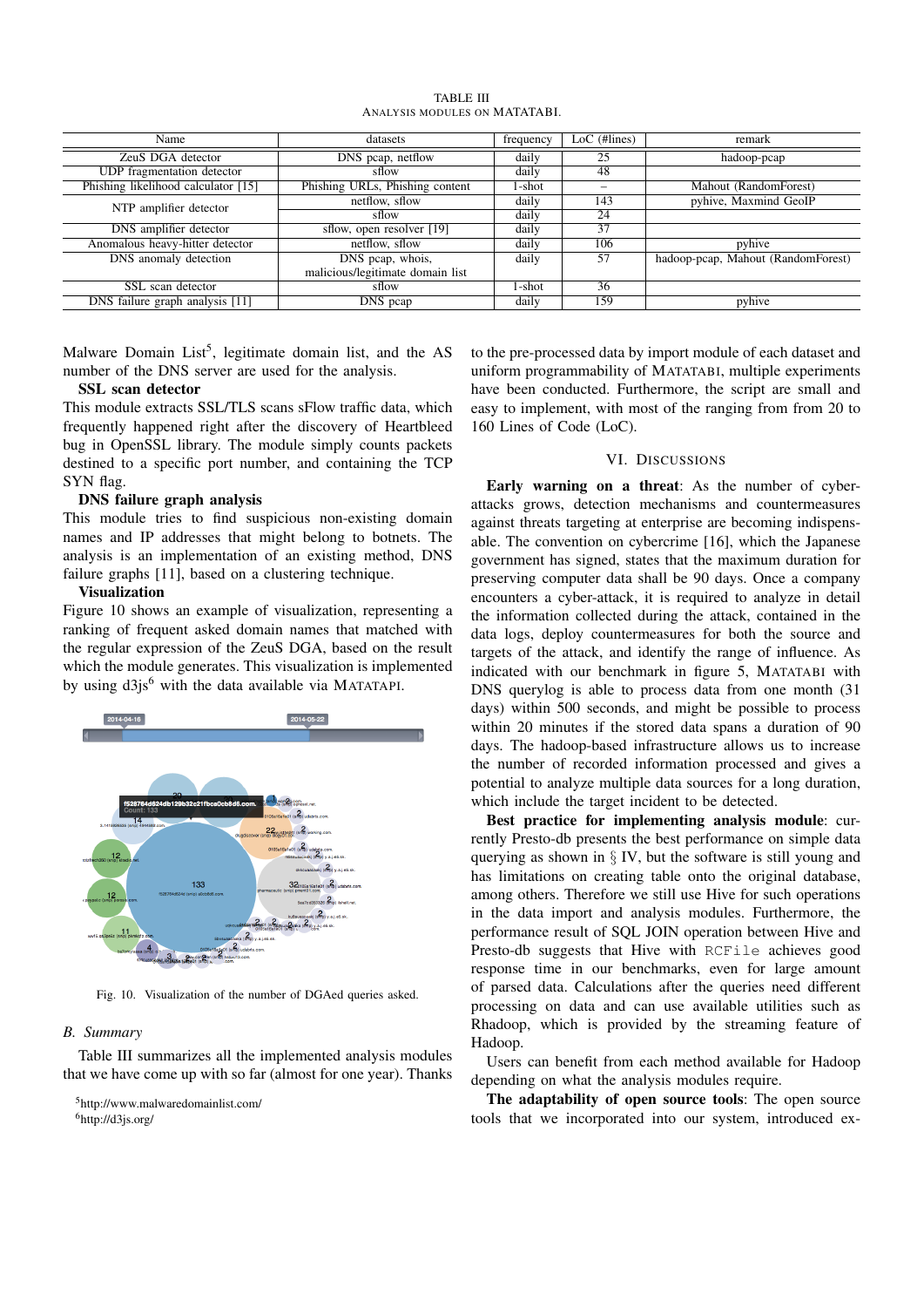tended functionality during initial deployment, without requiring much effort to be invested during the software development. Indeed, it requires to modify such software not only fixing bugs in the original one, but also optimizations for our purposes to handle the huge size of data<sup>7</sup>.

Using a combination of Apache Hadoop, Hive, and Facebook Presto-db makes a faster deployment of our MATATABI system, but introduces difficulties in terms of operating the system. The issues we have faced so far are: 1) appropriate resource dispatch between concurrent threat detections, 2) inability to estimate each job's duration, which may keep occupying processors' resource, 3) precise access control on each job, among others. These are not originally addressed by a particular software, and require careful system operation in the end.

# VII. RELATED WORK

 $P<sup>3</sup>$  [13] studied Hadoop platform to analyze a large amount of traffic data, with improving RIPE hadoop-pcap by reducing computational overhead. DDoS-Hadoop [12] extends  $P<sup>3</sup>$  to introduce a counter-based DDoS anomaly detection method on Hadoop. Both very early studies are our basis and gave the potential benefits of multi-terabytes traffic analysis with pcap and netflow data.

Li et al. [14] proposed a system to classify the host roles (i.e., clients or servers, etc) by using sFlow traffic with machine learning supported Hadoop environment. Their objective is to provide an analysis platform to detect hosts role from measurement data in timely manner with an online system, while  $P<sup>3</sup>$  was focused on an offline analysis. Our proposed MATATABI is also based on an offline analysis, however it is also possible to be an online system providing faster performance to inspect packets and flows on the fly if further optimization to the data access performance would be archived.

Hashdoop [8] introduced a way to speed-up the detection of network anomalies by distributing heavy computations among Hadoop cluster nodes. It shows 15 times speedup, at maximum, compared to standalone version of detectors. Also, accuracy evaluation with MAWILab [7] report as ground truth data highlights better detection with Hashdoop. The key benefit is to use hash function during job splitting to preserve spatial and temporal structure of traffic dataset for the anomaly detection. We plan to integrate their effort into our system in near future.

#### VIII. CONCLUSIONS AND FUTURE WORK

We have reported MATATABI, a data collection and threat analysis platform that uses the Hadoop environment. The system has been designed to meet a set of requirements for security threat analysis, and achieves scalability with uniform programmable analysis module in a timely manner. Then we have presented benchmarks on querying stored data and shown speedups of up to 21 times (compared to a single machine),

when the backend of MATATABI uses Presto-db as a data store. We have also showcased the use cases with our designed analysis modules to detect cyber threats with small amount of effort required for implementation.

Our system is running daily to analyze and detect security incidents from collected data, but there is still room for improvement on the system. At first, most of analysis with MATATABI is running every 24 hours as batch processes, but shorter period and hopefully real time analysis would be desired for certain threats. That would pose another challenge for the system's design such as faster data import rather than importing files collected by measurement sensors. Another direction for a broader system design is to integrate the threat information sharing system with the provisioning mechanism for defense, making information pipeline for more resilient mechanism on cyber-threats.

# ACKNOWLEDGMENTS

This research has been supported by the Strategic International Collaborative R&D Promotion Project of the Ministry of Internal Affairs and Communication, Japan, and by the European Union Seventh Framework Programme (FP7/2007- 2013) under grant agreement No. 608533 (NECOMA). The opinions expressed in this paper are those of the authors and do not necessarily reflect the views of the Ministry of Internal Affairs and Communications, Japan, or of the European Commission. This work was also supported by JSPS KAKENHI Grant Number 26330101. Thanks to all the volunteers, Romain Fontugne, Daisuke Miyamoto, Wataru Tsuda, for the development of analysis modules on MATATABI.

#### **REFERENCES**

- [1] Apache Hadoop. http://hadoop.apache.org/. (Accessed 30th January 2014).
- [2] Apache Hive data warehouse. http://hive.apache.org/. (Accessed 30th January 2014).
- [3] Apache Thrift. http://thrift.apache.org/. (Accessed 30th January 2014). [4] Large-scale PCAP Data Analysis Using Apache Hadoop.
- https://labs.ripe.net/Members/wnagele/large-scale-pcap-data-analysisusing-apache-hadoop. (Accessed 30th January 2014).
- [5] Presto: Distributed SQL Query Engine for Big Data. http://prestodb.io/. (Accessed 30th January 2014).
- [6] RHadoop. https://github.com/RevolutionAnalytics/RHadoop/wiki. (Accessed 30th January 2014).
- [7] Romain Fontugne, Pierre Borgnat, Patrice Abry, and Kensuke Fukuda. MAWILab : Combining diverse anomaly detectors for automated anomaly labeling and performance benchmarking. In *CoNEXT '10*, pages 8:1–8:12, Philadelphia, USA, 2010.
- [8] Romain Fontugne, Johan Mazel, and Kensuke Fukuda. Hashdoop : A mapreduce framework for network anomaly detection. Toronto, Canada, 2014.
- [9] Yongqiang He, Rubao Lee, Yin Huai, Zheng Shao, N. Jain, Xiaodong Zhang, and Zhiwei Xu. Rcfile: A fast and space-efficient data placement structure in mapreduce-based warehouse systems. In *Data Engineering (ICDE), 2011 IEEE 27th International Conference on*, pages 1199–1208, April 2011.
- [10] A. Herzberg and H. Shulman. Fragmentation considered poisonous, or: One-domain-to-rule-them-all.org. In *Communications and Network Security (CNS), 2013 IEEE Conference on*, pages 224–232, Oct 2013.
- [11] Nan Jiang, Jin Cao, Yu Jin, Li Li, and Zhi-Li Zhang. Identifying suspicious activities through dns failure graph analysis. In *Network Protocols (ICNP), 2010 18th IEEE International Conference on*, pages 144–153, Oct 2010.

<sup>7</sup>All of our modified and implemented modules are available at https:// github.com/necoma.